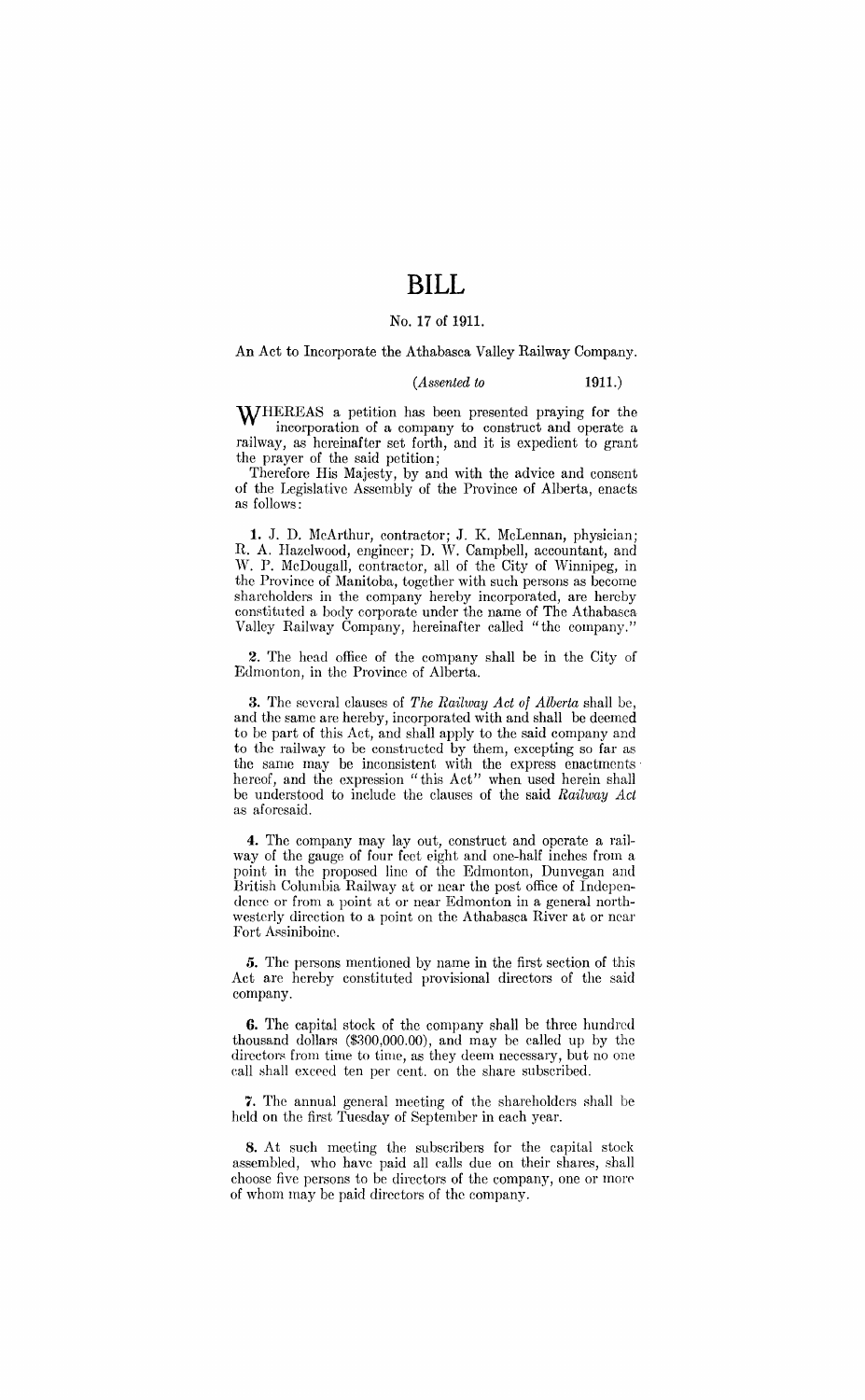9. The company may issue bonds, debentures or other securities to the extent of twenty thousand dollars (\$20,000.00) per mile of the railway and branches, and such bonds, debentures, or other securities may be issued only in proportion to the length of the railway constructed or under contract to be constructed.

10. The company may enter into an agreement with another company or companies for conveying or leasing to such company or companies the railway of the company hereby incorporated, in whole or in part, or any rights or powers acquired under this Att, as also the surveys, plans, works, plant, material, machinery and other property belonging to it, or for an amalgamation with such company or companies, on such trrms and conditions as arc agreed upon, and subject to such restrictions as to the directors seem fit; provided that such agreement has been first sanctioned by two-thirds of the votes at a special general meeting of the shareholders duly called for the purpose of considering the same, at which meeting shareholders rcpresenting at least two-thirds in value of the stock are present in person or represented by proxy, and that such agreement has also received the approval of the Lieutenant Governor in Council.

11. The company shall, at all stations upon their railway, always permit the loading of grain into fanners' vehicles or flat warehouses, subject to reasonable regulations to be made by the said company, and shall at all reasonable times afford proper facilities therefor.

12. The company agrees to afford all reasonable facilities to any other railway company for the receiving and forwarding and delivery of traffic upon and from the line of railway belonging to or worked by sueh companies respectively, and the company shall not make or give undue or unreasonable preference or advantage to or in favour of any particular person or company, or any particular description of traffic, to any undue or unreasonable prejudice or disadvantage whatsoever, and the said company shall afford all due and reasonable facilities for receiving and forwarding by its railways all the traffic arriving by such other railway or railways without any unreasonable delay, and without any such preference or advantage or prejudice or disadvantage as aforesaid, so that no obstruction is presented to the public desirous of using such railway as a continuous line of communication, and so that all reasonable accommodation by means of the railways of the several companics is at all times afforded to the public in that behalf, and any agreement made between the company and any other company or companies contrary to this agreement shall be null and void.

13. The construction of the railway hereby authorized shall be commenced within two years and shall be completed within five ypars from the date of the coming into force of this Act.

14. The company shall also have power for the purposes of its undertaking to construct and operate an electric telegraph line or lines and a telephone line or lines along the said railway, and to construct and maintain such bridges as shall be necessary or convenient for the use of said railway, not being bridges over any navigable river or rivers, unless such bridge or bridges over such navigable rivers or waters has or have been authorized by the Governor General in Council.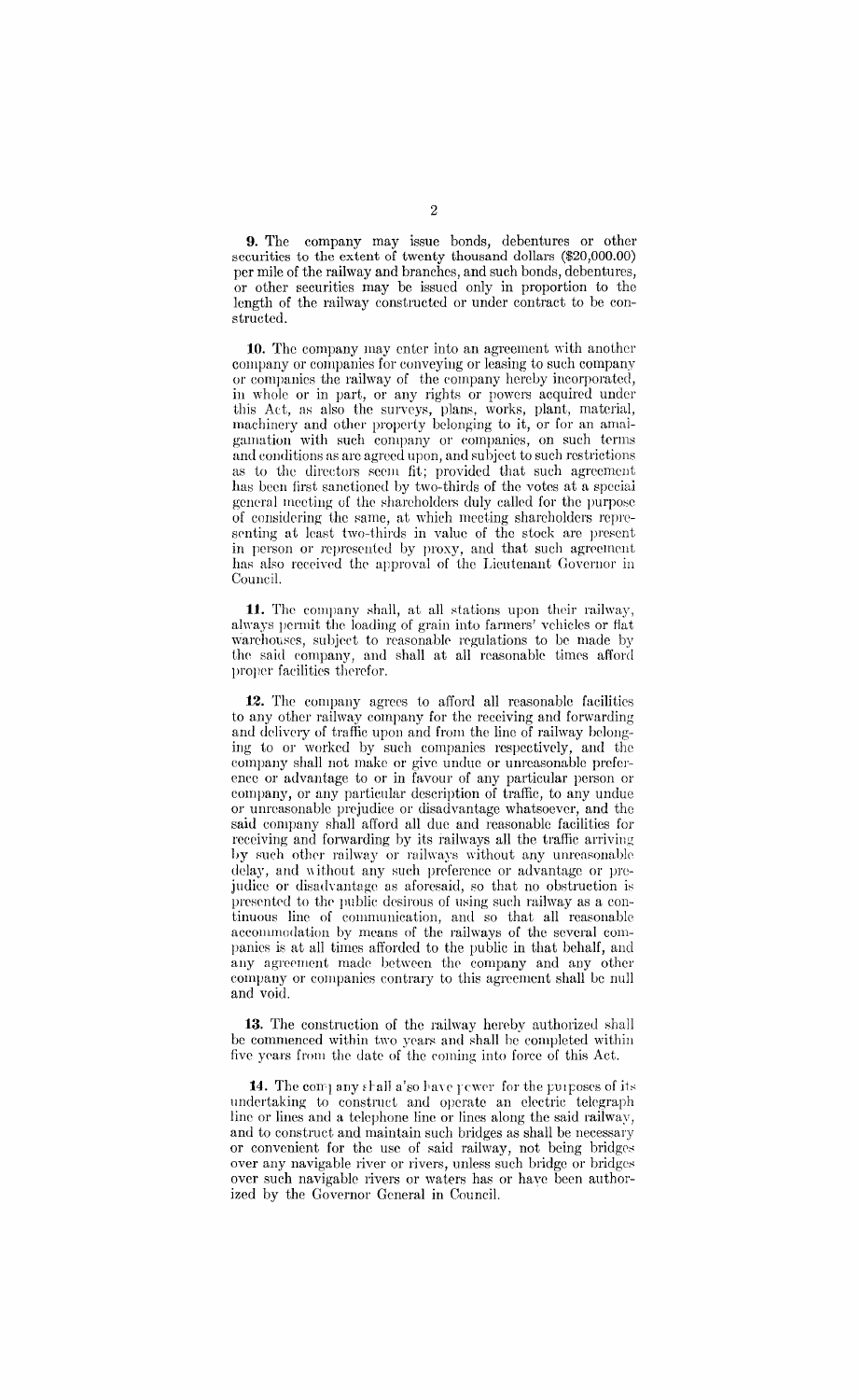**15.** The company may, for the purpose of its undertaking, construct and operate such steam and other ferries, boats and vessels as the company deems requisite for the carriage of passengers, freight and other traffic in connection with its railway, and may enter into agreements with the owners of such vessels for any of such purposes.

16. The company may, for the purposes of its undertaking, acquire, by purchase or otherwise, and utilize and develop lands, water powers, easements and privileges in the vicinity of its railway, and may construct, maintain and operate dams, reservoirs, buildings and works, including transmission lines, for the generation, transmission and distribution of electricity for light, heat, power or other purpose in connection with its railway, vessels and other properties and works, and for the purpose of supplying water for the usc of its railway, vessels and other properties and works, and may supply, sell or otherwise dispose of any surplus water, electric or other power or electricity so developed or generated, and not required for the purpose of the company.

17. Nothing in this Act shall authorize the company to construct or operate any telegraph or telephone lines or any lines for the purpose of distributing electricity for lighting, heating or motor purposes, or disposing of surplus power generated by the company's works and not required for the undertaking of the company, upon, along or across any highway or public place, without first obtaining the consent, expressed by by-law, of the municipality having jurisdiction over such highway or public place, and upon terms to *be* agreed with such municipality.

**18.** The company may lease or otherwise acquire timber berths, timber licenses, mineral lands and mining rights, and carry on the business of lumberers, timber merchants and manufacturers of timber and lumber in all its branches, and all other business incident thereto or connected therewith; and work, develop, operate and turn to account all mineral lands and mining rights held by the company.

19. The company may, from time to time, issue bonds, debentures, perpetual or terminal debenture stock or other securities for the construction, acquisition, extension or development, of any of the properties, assets or works, other than the railway, which the company is authorized to constmct, acquire, or operate; but such bonds, debentures, perpetual or terminal debenture stock or other securities shall not exceed in amount the value of such properties, assets or works.

For the purpose of securing the issue of such bonds, debentures, debenture stock or other securities, the company may execute mortgages upon such property, assets, rents and revenues of the company, present and future, other than the railway, as is described therein.

**20.** This Act shall come int0 foree on the day it is assented to.